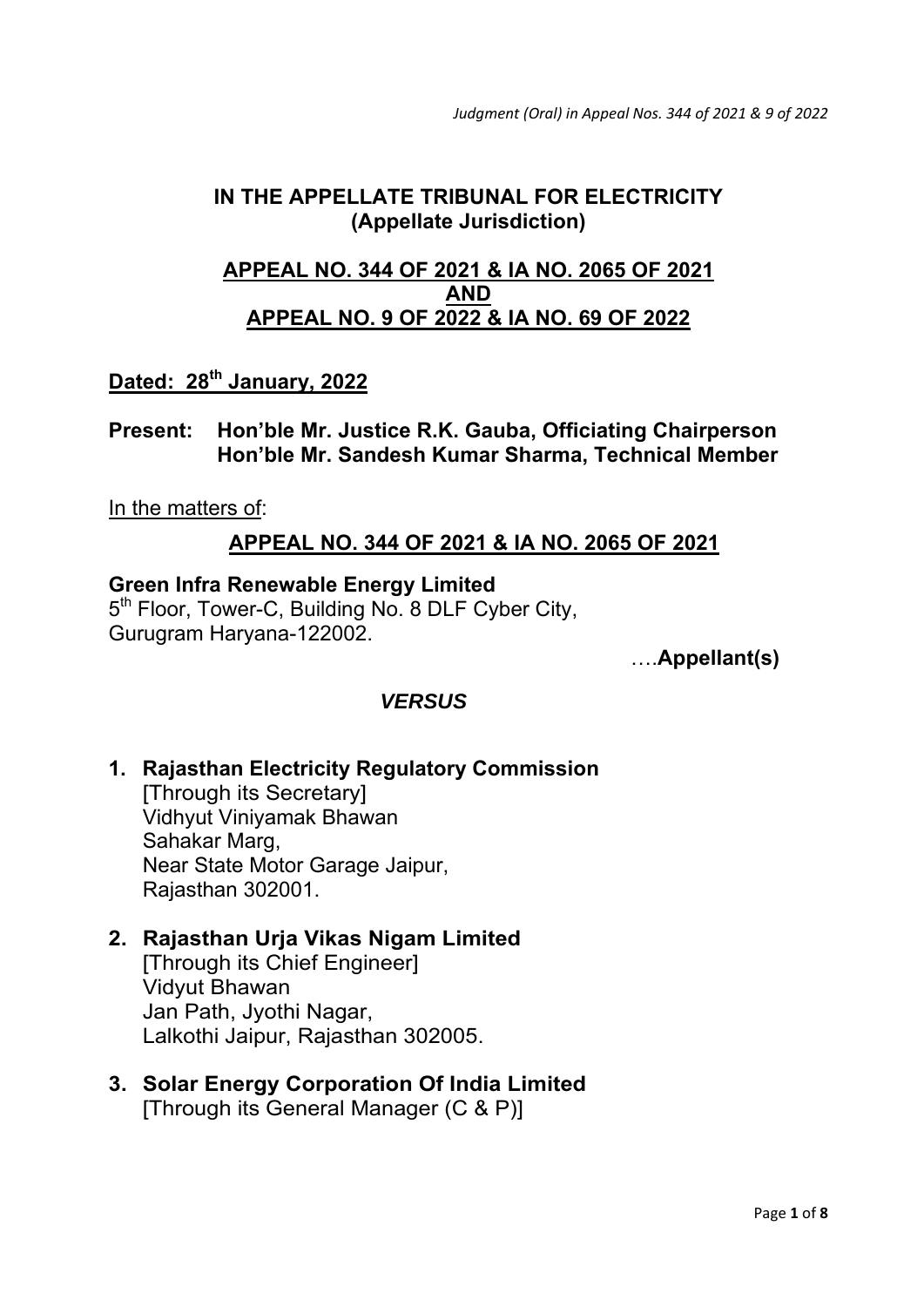6th Floor, Plate-B NBCC Office Block Tower-2 East Kidwai Nagar, New Delhi 110023.

### **4. AEW India North One Private Limited**

 [Through its Authorized Representative] 3393, 3rd Floor Ranjet Nagar South Patel Nagar Central Delhi 110008.

### **5. NTPC Renewable Energy Limited**

 [Through its Authorized Representative] NTPC Bhawan,Scope Complex, 7, Institutional Area, Lodhi Road New Delhi – 110003.

#### …. **Respondent(s)**

## Counsel for the Appellant(s) : **Mr. Sajan Poovayya, Sr. Adv.**

- Mr. Amit Kapur
- Mr. Vishrov Mukherjee
- Mr. Rohit Venkat V.
- Mr. Janmali Gopal Rao Manikala
- Mr. Yashaswi Kant
- Mr. Girik Bhalla
- Mr. Damodar Solanki
- Ms. Juhi Senguttuvan

Counsel for the Respondent(s): Mr. R.K. Mehta

Ms. Himanshi Andley**for R-1**

#### **Mr. M.G. Ramachandran, Sr. Adv.**

Ms. Poorva Saigal

- Ms. Tanya Sareen **for R-3**
- Mr. S. Venkatesh
- Mr. Ashutosh Kumar Srivastava
- Mr. Tushar Srivastava
- Mr. Suhael Buttan
- Mr. Anant Singh
- Mr. Siddharth Joshi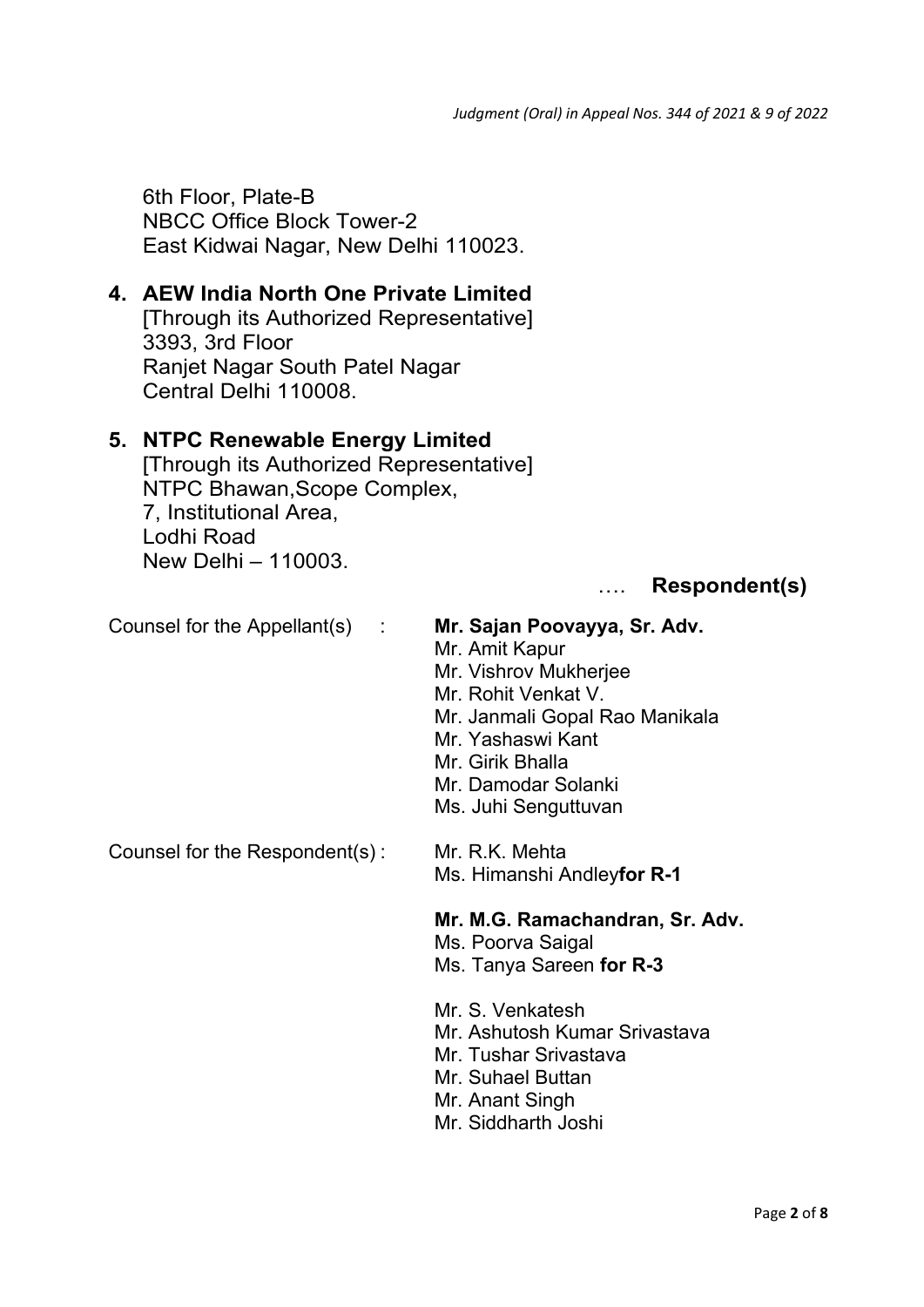Mr. Rishub Kapoor Mr. Jatin Ghuliani Mr. Abhishek Nangia Mr. Jayant Bajaj Mr. Mehak Verma Mr. Simran Saluja Mr. Nihal Bhardwaj Mr. IsnainMuzamil Ms. Neha Das Mr. Vineet Kumar Mr. V.M. Kannan

Mr. Rishav Sehgal **for R-5**

## **APPEAL NO. 9 OF 2022 & IA NO. 69 of 2022**

#### **NTPC Renewable Energy Limited**

Through its Authorized Representative Having Registered office at: NTPC Bhawan, SCOPE Complex, 7, Institutional Area, Lodhi Road, Delhi -110003.

 **…Appellant** 

## *VERSUS*

# **1. Rajasthan Electricity Regulatory Commission**

 Through its Secretary, Vidhyut Viniyamak Bhawan, Sahakar Marg, Near State Motor Garage, Jaipur, Rajasthan 302001

#### **2. Rajasthan Urja Vikas Nigam Limited**

 Through its Chief Engineer, Vidyut Bhawan, Jan Path, Jyothi Nagar, Lalkothi, Jaipur, Rajasthan 302005.

## **3. Solar Energy Corporation of India Limited**

 Through its General Manager (C & P) 6th Floor, Plate-B, NBCC Office Block Tower-2, East Kidwai Nagar, New Delhi 110023.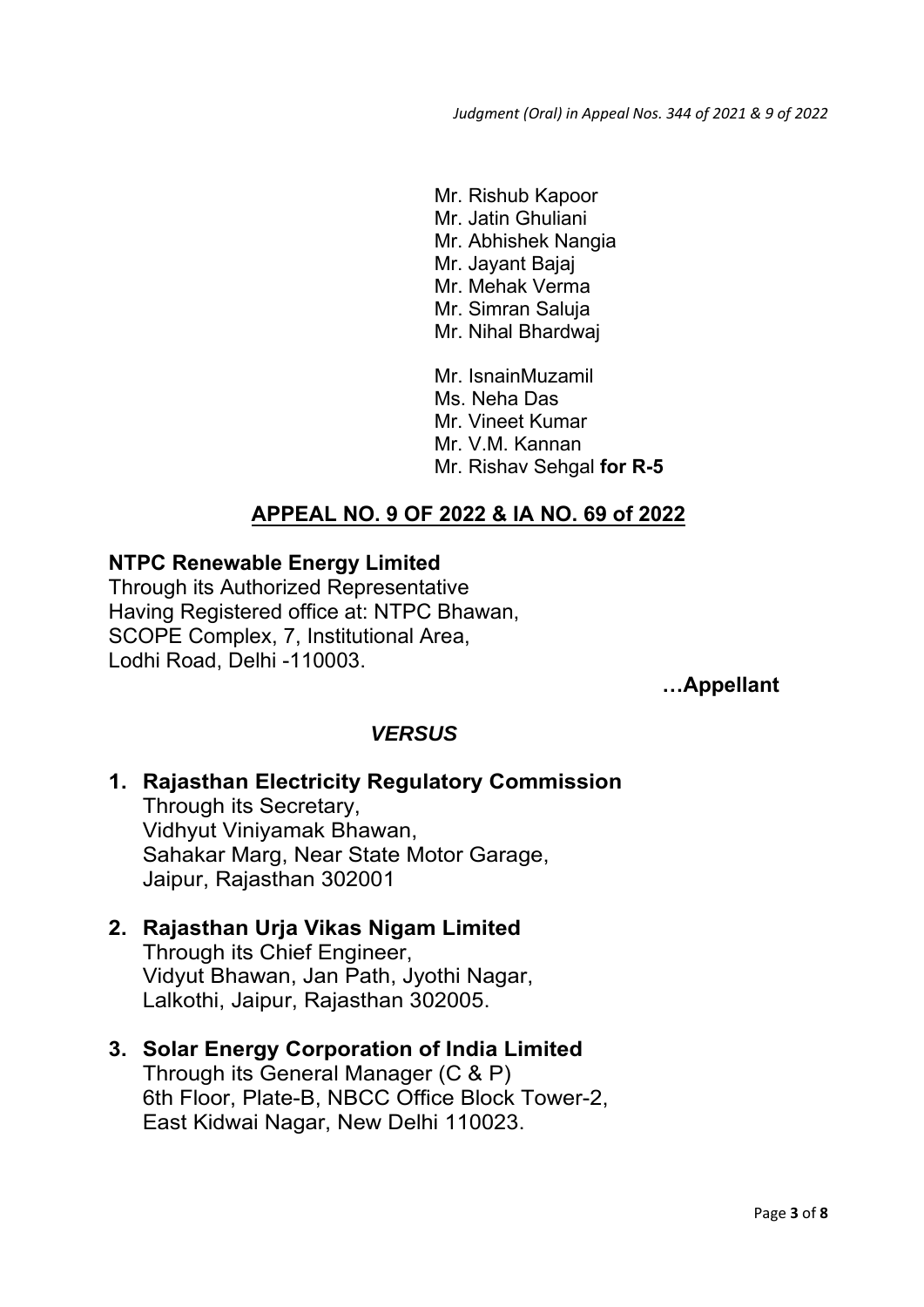## **4. Green Infra Renewable Projects Limited**  Through its Authorized Representative 5th Floor, Tower C, Building No. 8, DLF Cyber city,

Gurugram Haryana 122002

#### **5. AEW India North One Private Limited**

 Through its Authorized Representative 3393, 3rd Floor, Ranjet Nagar South Patel Nagar Central Delhi 110008.

#### **…Respondents**

| Counsel for the Appellant(s)<br>÷ | Mr. S. Venkatesh<br>Mr. Ashutosh Kumar Srivastava<br>Mr. Tushar Srivastava<br>Mr. Suhael Buttan<br>Mr. Anant Singh<br>Mr. Siddharth Joshi<br>Mr. Rishub Kapoor<br>Mr. Jatin Ghuliani<br>Mr. Abhishek Nangia<br>Mr. Jayant Bajaj<br>Mr. Mehak Verma<br>Mr. Simran Saluja<br>Mr. Nihal Bhardwaj<br>Mr. Isnain Muzamil<br>Ms. Neha Das<br>Mr. Vineet Kumar<br>Mr. Rishabh Sehgal |
|-----------------------------------|-------------------------------------------------------------------------------------------------------------------------------------------------------------------------------------------------------------------------------------------------------------------------------------------------------------------------------------------------------------------------------|
| Counsel for the Respondent(s):    | Mr. R. K. Mehta<br>Ms. Himanshi Andley for R-1                                                                                                                                                                                                                                                                                                                                |
|                                   | Ms. Srishti Khindaria for R-2                                                                                                                                                                                                                                                                                                                                                 |
|                                   | Mr. M. G. Ramachandran, Sr. Adv.<br>Ms. Poorva Saighal                                                                                                                                                                                                                                                                                                                        |

Ms. Tanya Sareen **for R-3**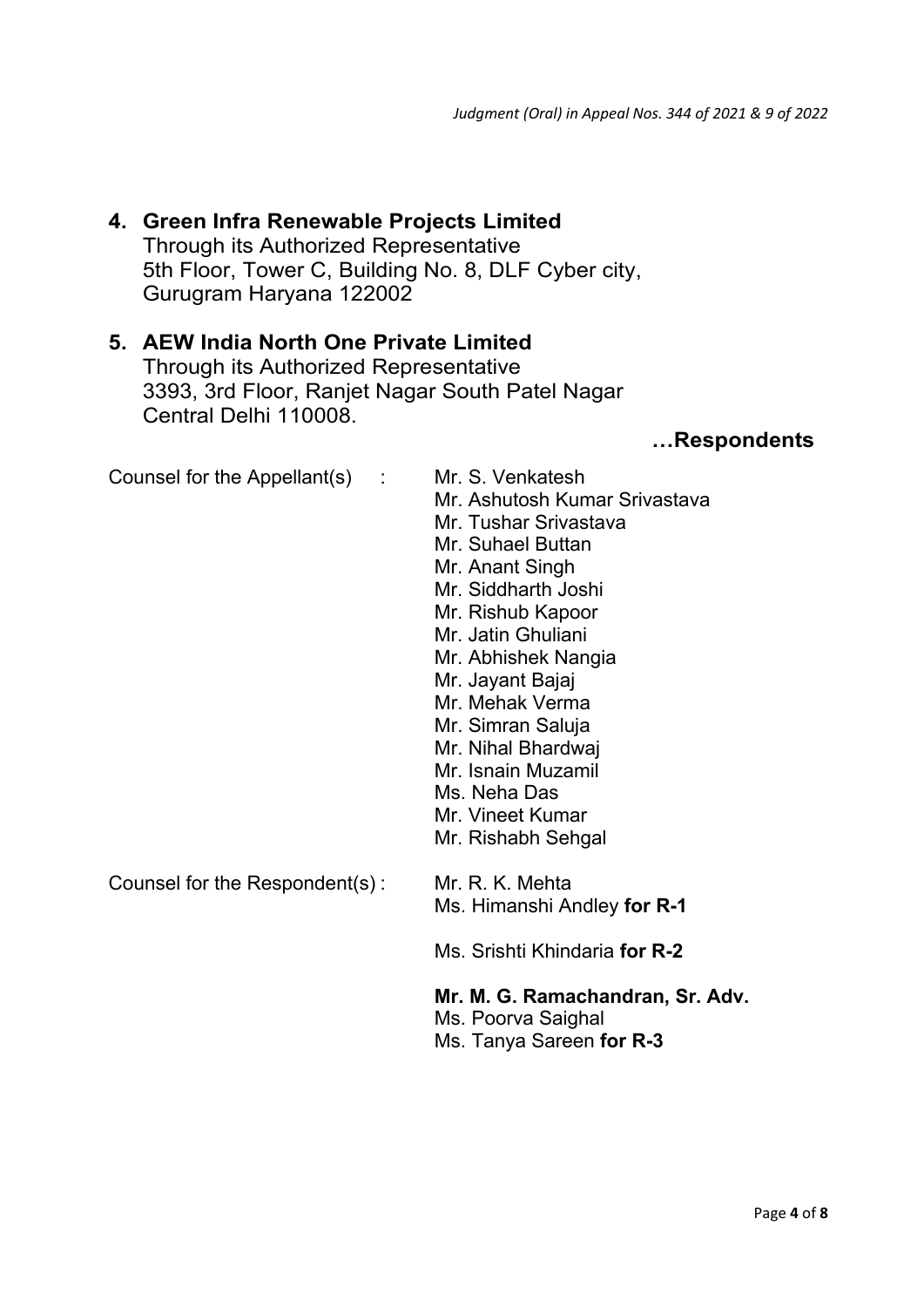## **J U D G M E N T** *(ORAL)*

### **PER HON'BLE MR. JUSTICE R. K. GAUBA, JUDICIAL MEMBER**

These matters have been taken up by video conference mode on account of pandemic conditions, it being not advisable to hold physical hearing.

 In the proceedings taken out before the Respondent - Rajasthan Electricity Regulatory Commission (in short "RERC" / "State Commission") in Petition No.1905 of 2021 in the matter of adoption of the bid-discovered tariff, the Commission by an order dated 23.07.2021 had declined to entertain the prayer for declaration as to the right to be compensated on account of *force majeure* and *change in law* events that had occurred after the bid deadline i.e. 28.10.2020. The Commission had observed at that stage that it was inappropriate for it to look into the merits of such issues in the adoption proceedings, giving opportunity at the same time to the parties to file fresh petitions in such regard at appropriate time. The said order was challenged before us by appeal No. 251 of 2021 which was allowed by Judgment dated 12.10.2021.

 The events which were mentioned in context of change in law claims at that stage related to increase in the rates of basic customs duty on import of solar inverters, levy of basic customs duty on import of solar cells etc. and directions of Hon'ble Supreme Court by judgment dated 19.04.2021 in Writ Petition (Civil) No. 838 of 2019 *"M.K. Ranjitsinh & Others versus Union of*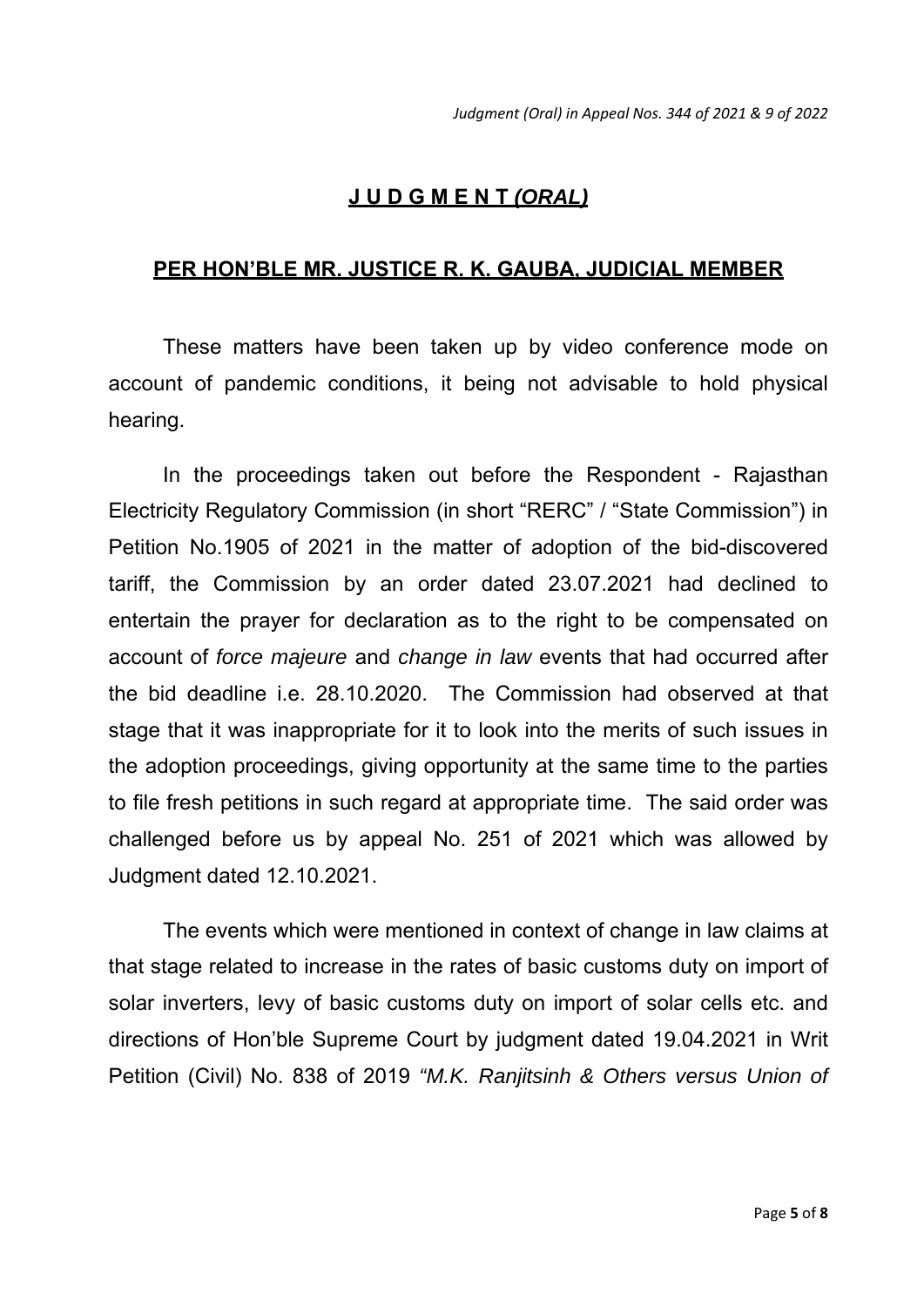*India & Others"* ("Great Indian Bustard habitat case"). This tribunal, in the course of the said earlier Judgment recorded following observations:

> *"16. During the hearing, we pointedly asked but no regulation or contractual clause or, for that matter, any other provision was shown as could reflect an inhibition or prohibition against consideration of claim of change in law compensation at the stage of adoption of the tariff discovered by the bid process under Section 63 of the Electricity Act, 2003. We agree with the appellant that deferring such claim for later date creates a whole lot of confusion and, what is of utmost concern to the project developers, regulatory uncertainty and consequent difficulties in attaining financial closure. It cannot be ignored that the impact on the cost of the development of the project of such change in law events that have occurred after the submission of the bid and closure of the bid process but before the adoption of the bid discovered price renders the bid price unrealistic and in terms of Section 86 (1) (b) of the Electricity Act, it is the duty of the State Commission to inquire into such claim at the first opportune time and bring in suitable corrections, may be first by declaration and followed up by detailed tariff orders. If the event referred to actually constitutes change in law within the four corners of its definition under the PPA, there is no reason why it cannot be duly recognized as a change in law at the stage of tariff adoption, the actual impact and extent of the relief admissible to be determined at the appropriate stage".*

 On the basis of above views, the earlier appeal was disposed of with the directions reading as under:

> *"17.For the forgoing reasons, we allow the appeal finding the impugned order to be an adjudication that is incomplete and proceedings wherein the appellant had sought the above-mentioned declarations having remained inchoate. The State Commission is directed to hear the parties further in the light of the above observations and pass further orders specifically in relation to the three change in law event claims presented by the appellant, rendering its decision as expeditiously as possible, preferably within two months from today"*.

 It appears that in the proceedings taken out before the State Commission in the wake of the directions given by this Tribunal in above quoted Judgment, an additional issue with reference to the levy of GST vide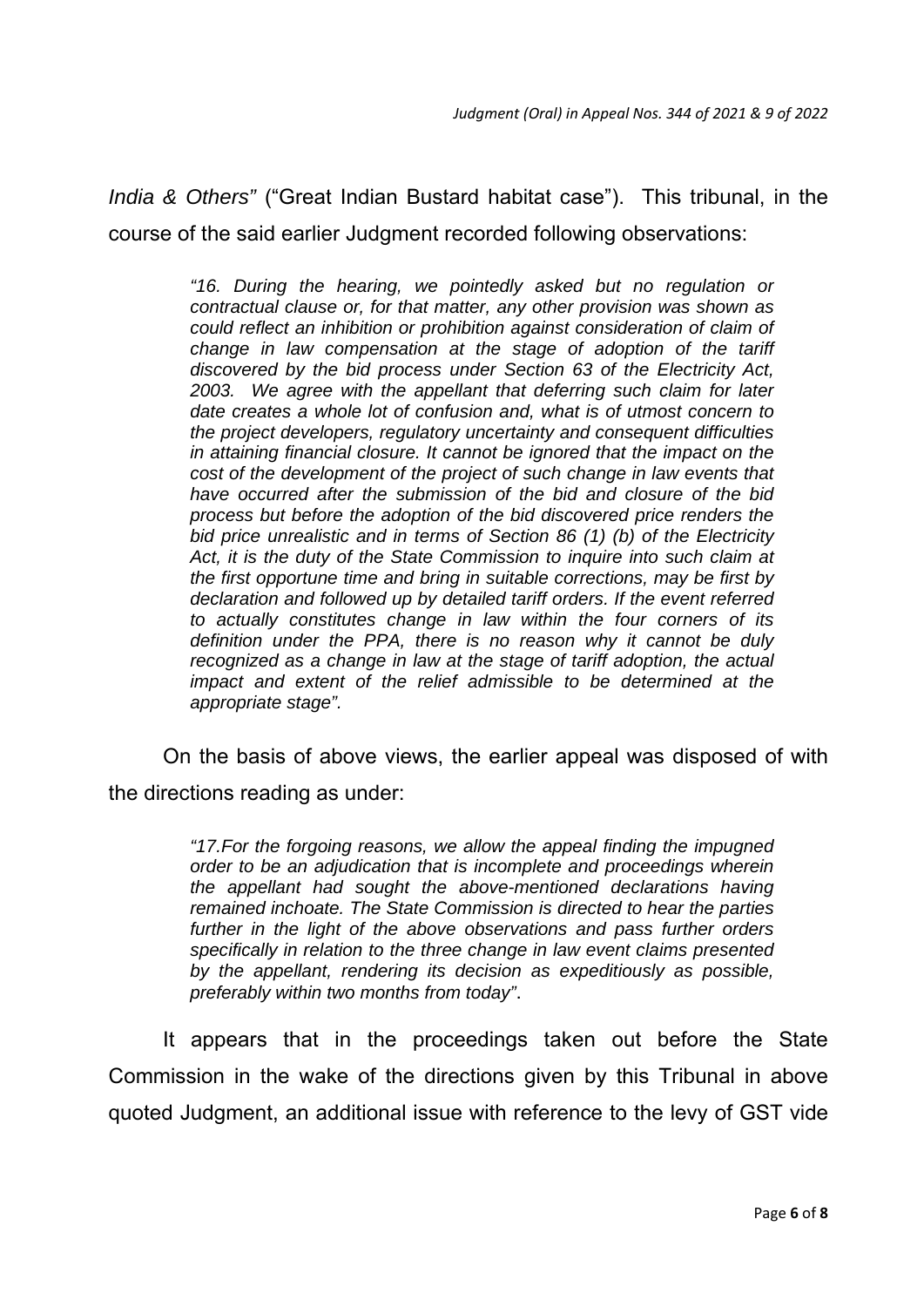notification dated 30.09.2021 was also raised. The Commission did examine the three issues raised earlier granting relief to the extent pressed vis-à-vis two of them, declining relief as claimed respecting the third such claim (viz. impact of judgment in *Great Indian Bustard Habitat* Case) observing that the proceedings under remand were restricted to the three claims agitated earlier and on that basis refused to go into the claim based on GST notification referred to above.

 Feeling aggrieved, a few of the affected parties i.e., the Appellants herein have come up with the fresh appeals at hand.

 It may be mentioned here that the appeal in the earlier round (Appeal No. 251 of 2021) had been preferred by *Green Infra Renewable Energy Limited* (Appellant in the first captioned matter here) but also included in the fray *NTPC Renewable Energy Limited* as fifth Respondent, the said cause now being espoused by the Appellant in the second captioned matter. It also must be added that the fourth Respondent in the said earlier appeal was *Aljomaih Energy & Water India Private Limited*. Its counsel Mr. Sujit Ghosh appearing as intervener has submitted that the said entity is also similarly aggrieved by non-consideration of its claims for compensation in proceedings on account of change in law events which have been unfairly kept aside.

 After some hearing, the learned counsel Mr. R. K. Mehta, Advocate appearing for the Respondent Commission sought a pass over so that he could take fresh instructions. We granted him time for the purpose and have taken up these appeals again at the end of the board.